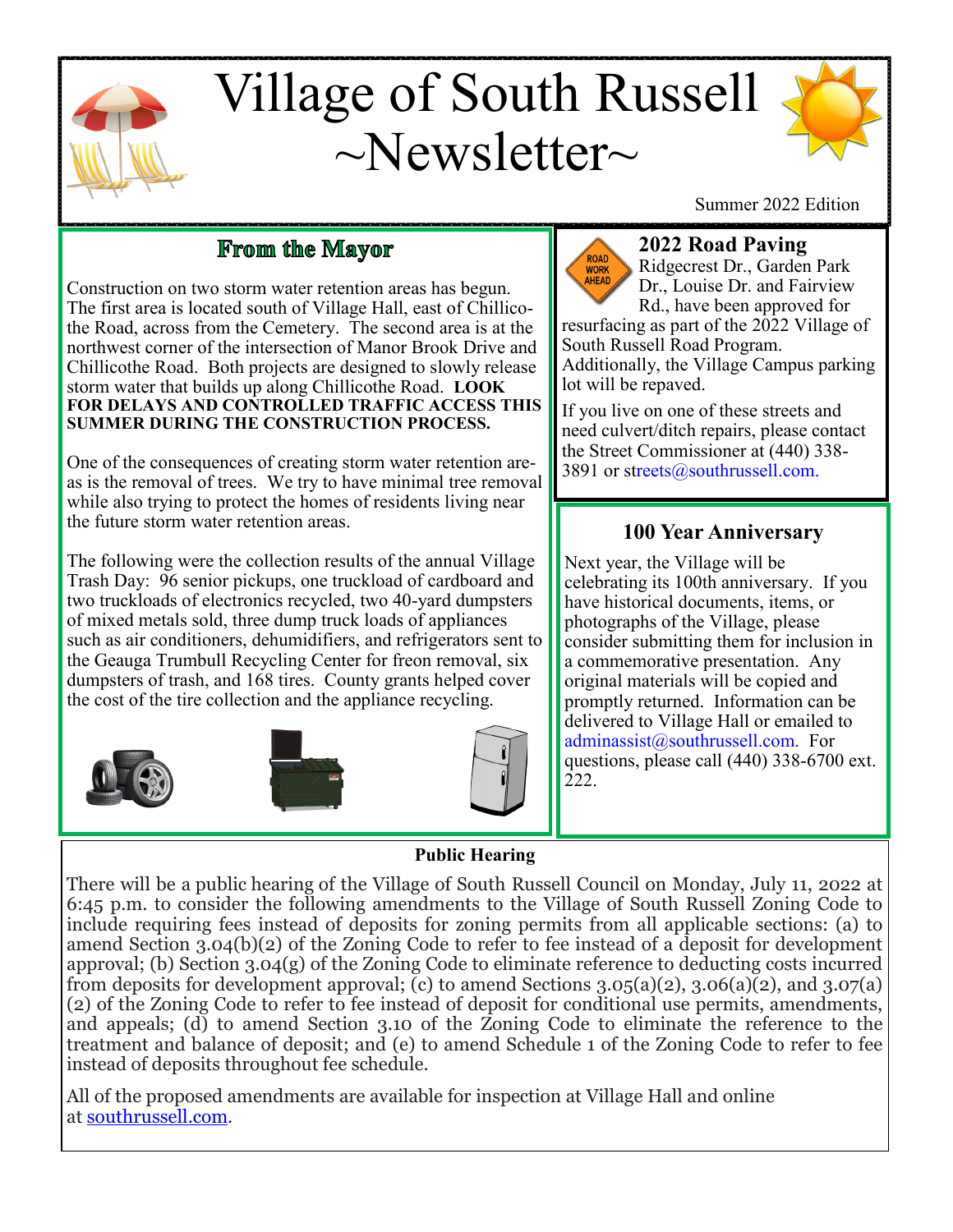

The Parks Committee is busy planning the 2022 Fall Festival, which will take place on **Sunday, September 25th** with a rain date of October 2nd. Please watch for details on the Village website at southrussell.com and through eblast.



**Reserve the Pavilion** 

Consider renting the South Russell Park pavilion for your next Homeowners' Association picnic, graduation party, birthday party, or class reunion! The park pavilion is available to rent for \$25. See the Parks page at **[southrussell.com](http://www.southrussell.com)** for information and instructions.



## **South Russell Police Department Presents THE BIKE RODEO**

The South Russell Police Department will be having a Bike Rodeo on **Sunday, June 26, 2022**  from noon until 3:00 p.m. at the South Russell Village Campus. We will have multiple bike courses, contests, free bike helmets, drone demonstrations, and an Ice Cream Social! Please register for this free event by completing the form on our website at www.southrussell.com/bikerodeo. Registration forms will also be available in the Police Department lobby. Registration



deadline is **Wednesday, June 15th, 2022**.

## **Retired Flag Drop Off**

The Village has a worn flag collection mailbox (painted with stars and stripes) located on the Village campus at the corner of the Service Department building. The flags collected throughout the year are gathered annually to be properly disposed of at a formal ceremony on Flag Day.



#### **Village History Quiz The Warren Family**

Tabor Warren was born about 1810 in New York. He came to Russell in 1835, purchasing 87 acres on Chillicothe Rd. in southern Russell. He voted in Russell in 1837 and was elected Overseer of the Poor in 1838. The Tax Assessor's Book of New Structures lists him with a house and a barn. He enlarged his farm to over 290 acres. His son, Joel Warren, built a house on the property in 1861. Joel's son, R. Albert Warren, became the first Mayor of South Russell, serving until 1940. His son, Albert Marion Warren, served as Mayor from 1940 to 1946. R. Albert Warren eventually sold his Bell Rd. farm to Chagrin Falls Airport around 1931-32. The Warren property ultimately became the property of Kensington Green.



## **Calling All South Russell History Buffs!**

Tell us what you know about these two South Russell homes! (hint: they may or may not be related to the Warren family)

Email your responses to adminassist@southrussell.com

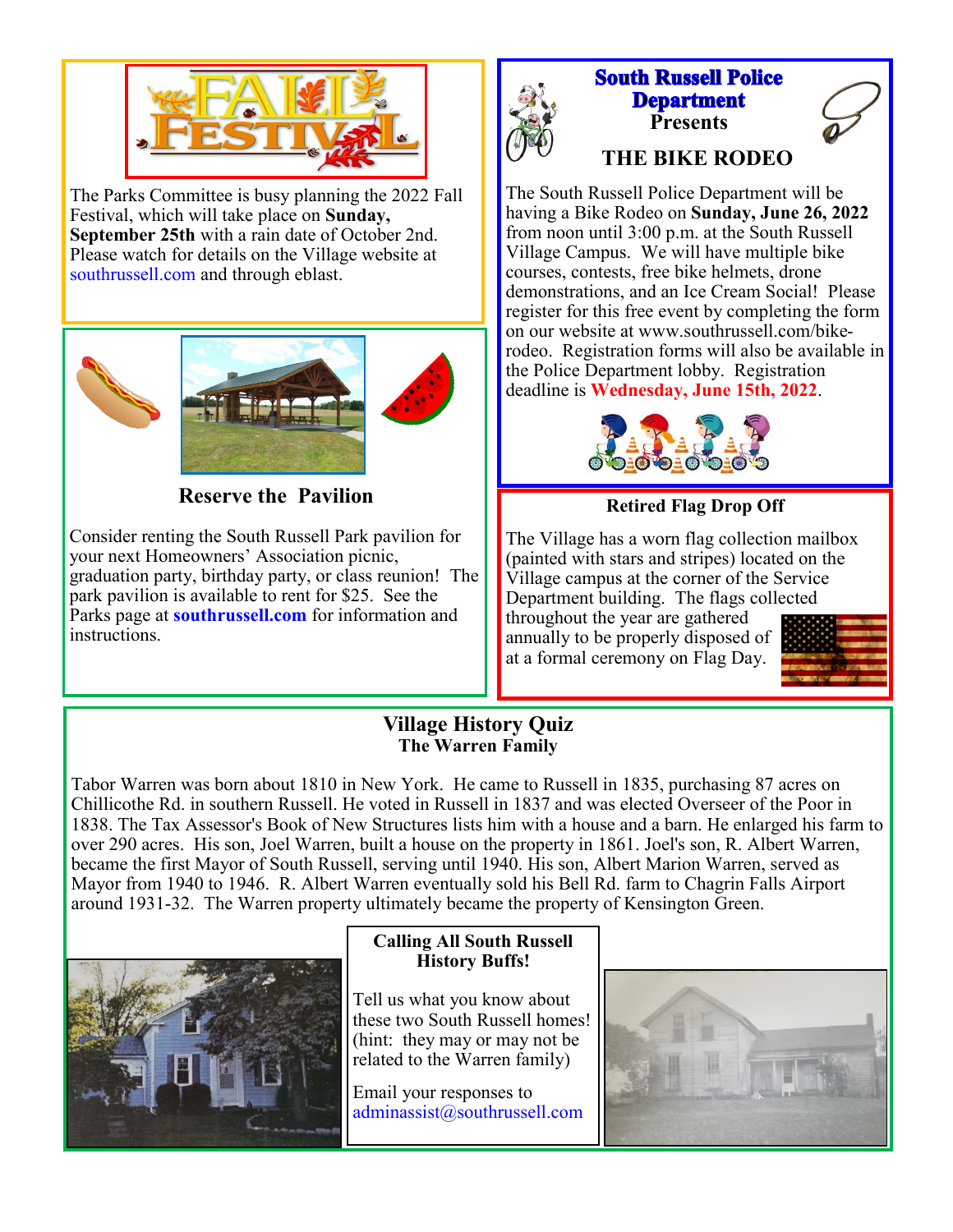#### **Tree Trimming**

### **Important Severe Weather Information**



Tornado warnings are issued by the local National Weather Service Office. As severe weather develops this season, keep in mind that a tornado warning means that a tornado is imminent , occurring, or expected to develop.

If a tornado warning is issued in Cuyahoga County OR an adjacent county, the Chagrin Valley Dispatch Center will activate our tornado siren. The siren will sound for a 3-minute cycle and repeat every 15 minutes while the tornado warning is in effect. Although local weather conditions may not indicate severe weather, the siren may activate as a storm event approaches our area.

Please do not call the dispatch center to inquire why the siren was activated. The dispatchers may be handling emergency telephone and radio traffic as a storm passes through other communities in its path.

Questions may be directed to the Police Department at (440) 338-7611.

## **South Russell Village Cemetery**

South Russell Village Cemetery is located at 5230 Chillicothe Road. The Cemetery map can be viewed on the Cemetery page at

### southrussell.com

**Full Size Lots** Village Resident: \$1,000 Prior Resident: \$2,000 **Cremation Lots** Village Resident: \$800 Prior Resident: \$1,600 \$350 ~\$450 (includes engraved paver)



**Scattering/Memorial Garden** 

For more information, contact adminassist@southrussell.com or (440) 338-6700 ext. 222



Interested in fostering an adult with developmental disabilities? For more information about the Ohio Shared Living program, call the Geauga

County Board of Developmental Disabilities at (440) 729-9406 ext. 1501 or go to https://dodd.ohio.gov/your-family/communityliving/ohio-shared-living

Penn Line Tree Service will be working in the Village for approximately four months clearing tree growth from primary power lines to aid in the delivery of reliable power to our residents. The trees will be pruned using the Natural Directional Pruning method which is recommended by the National Arborists Association. Any vegetation removed from the trees will be chipped as the crews proceed. Questions may be directed to the Service Department, (440) 338-3891.

#### **Permits**

To keep houses up to the Village standards, permits are required. No building or other structure shall be added to, altered, demolished, erected,



or moved, nor shall any building, structure, or land be established or changed in use without a permit. This includes, but is not limited to additions, decks, fences, garages, patios, pools, porches, and sheds. Questions may be directed to the Building Department at (440) 338-1312 or building@southrussell.com.

#### **Yard Maintenance**



Summer and the growing season are here! The Village of South Russell **Ordinance 2001-31**, Section 1a, requires that residents keep property free and clear from all noxious weeds and rank vegetation and, where a grass lawn exists, keep the average height of the grasses of said lawn to no greater than eight inches at all times.

Thank you for helping to keep the Village beautiful! Questions may be directed to the Building Department, (440) 338-1312.



#### **South Russell Police Department Reminder**

Please do not leave your keys in your unlocked vehicles! Lock your cars and remove valuables.

## **Save the Date**



**Bike Rodeo**: June 26, 2022, noon to 3:00 p.m. **Fall Festival**: Sept. 25, 2022, 1:00 p.m. to 5:00 p.m. **Shredding Day**: October 29, 2022, 9:00 a.m. to noon